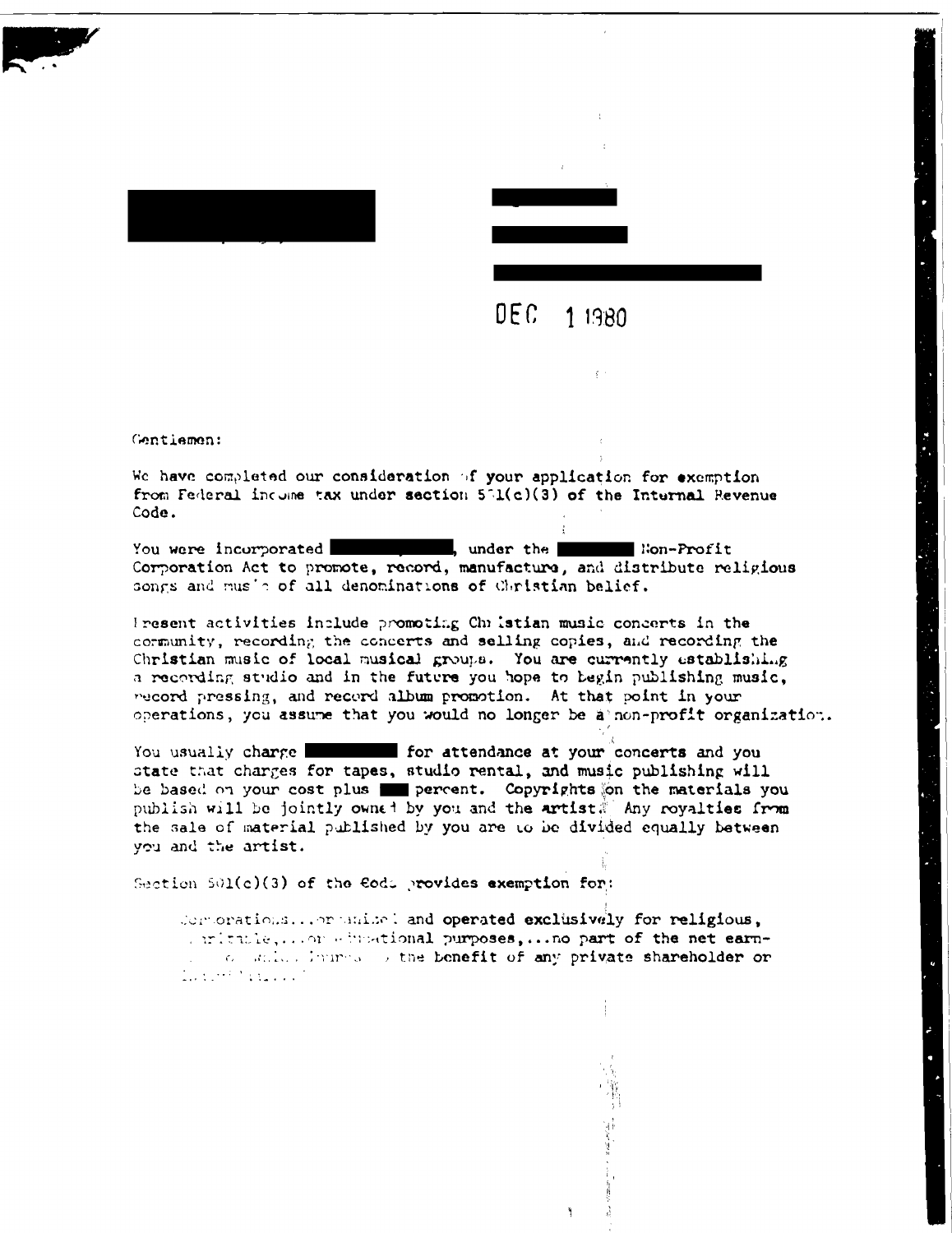Section  $1.501(c)(3)-1(c)(1)$  of the Income Tax Regulations provides that:

"An organization will be regarded as 'operated exclusively' for one or more exempt purposes only if it engages primarily in activities which accomplish one or more of such exempt purposes specified in section  $501(c)(3)...$ "

Although your activities may indirectly promote a religious purpose to a limited extent, the general character of your operation is that of a commercial publishing house and recording studio that caters to religious customers. Your activities of promoting and publishing the works of various artists do not appear to further any particular religious beliefs of your own. You will be selling your products and services above cost and it appears you could receive substantial royalty income from the sale of materials that you publish. Furthermore, you hope to expand your operation in the future to the point where you would no longer be a non-profit organization.

Therefore, we have determined that your activities do not ; rimarily further an exempt purpose. Accordingly, since you fail to meet the operational test of Internal Revenue Code section  $501(c)(3)$ , tax exemption is denied.

If you agree with these conclusions or do not wish to file a written protest, please sign and return Form 6018 in the enciosed self-addressed envelope as soon as possible.

If you do not agree with these conclusions, you may, within 30 days from the date of this letter, file in duplicate a brief of the facts, law, and argument that clearly sets forth your position. If you desire an oral discussion of the issue, please indicate this in your protest. The enclosed Publication 892 gives instructions for filing a protest.

If we do not hear from you within 30 days, this letter will be our  $\beta \sim \rho$ determination in the matter.

If you do not protest this proposed determination in a timely manner, it will be considered by the Internal Revenue Service as a failure to exhaust available administrative remedies. Section 7429(b)(2) of the Internal Revenue Code provides in part that, "A declaratory judgment or corresponding this section shall not be issued in any proceeding unless the Tax Court, the Court of Claims, or the district court of the United Utates for the Pistrict of Columbia determines that the organization involvel an exmansted administrative remedies available to it within the Internal Pevenue Service."

 $\frac{1}{2}$